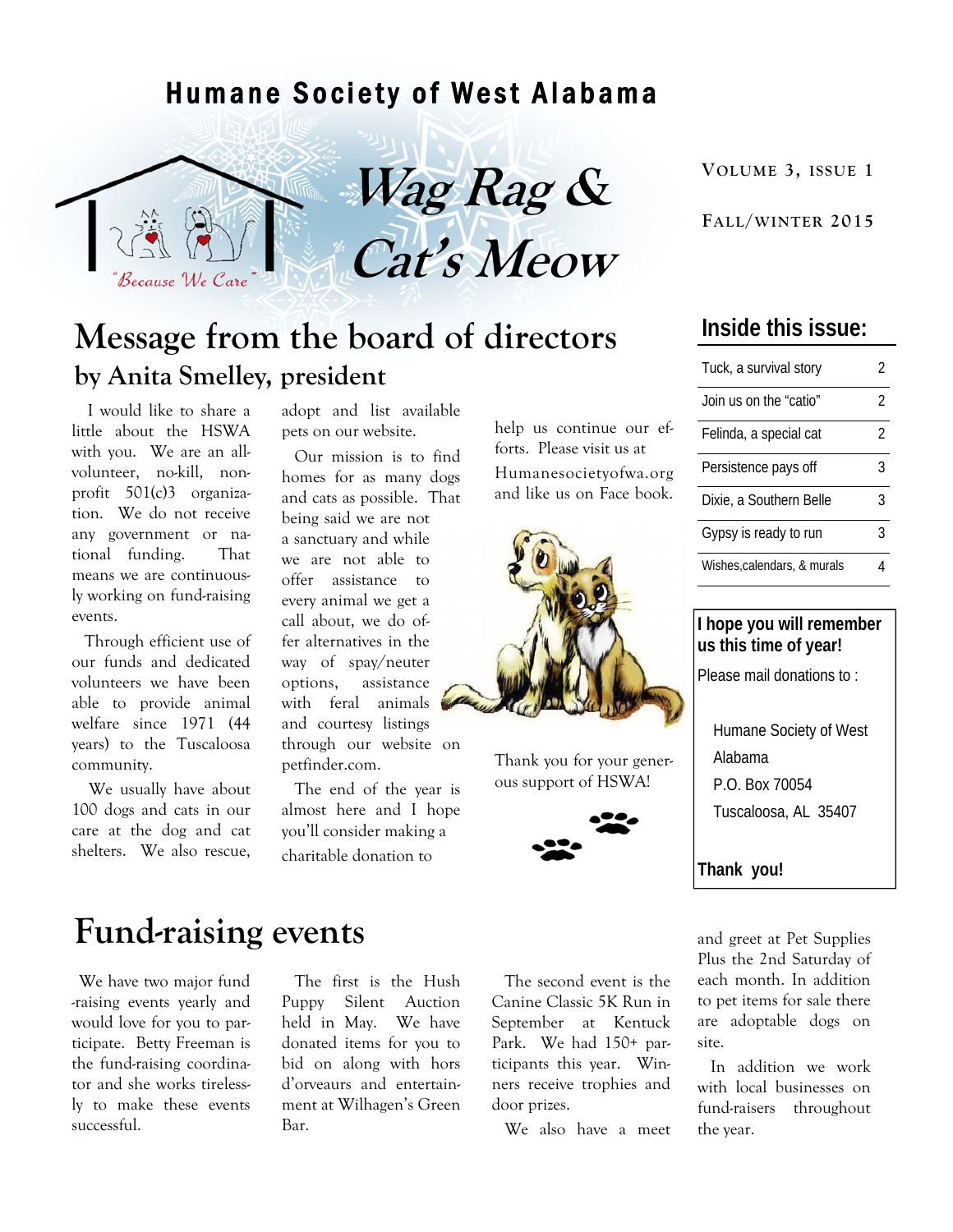

 The skinny, black and white tuxedo cat was trapped as part of a feral colony by TSNIP, a local trap/spay/neuter/ incentive program. Once at the vet it was discovered that he was already neutered and declawed.

 Obviously he'd been owned and was a lost cat. With no information about his owner, his ear was snipped and he was released. Later he was viciously attacked either

by a dog or coyote. He was defenseless and had life-threatening injuries.

 Some local artists near Kentuck Park found him and took him to the vet where he had several medical procedures. Christened Tuck, his injuries healed and he came to the cat shelter where he became available for adoption.

 This handsome boy was friendly and loving despite his ordeal of living on the streets and suffering such a horrible attack.

 We are happy to report that Tuck was adopted in September and now has a loving home!







*" We can judge the heart of a man by his treatment of animals." Immanual Kant* 

## **Kid & Wendy love hanging out on the "catio"**

 The cat shelter, fondly referred to as the cat house, has a one-of-a-kind feature. It is a screened-in deck on the back of the house designed especially for cats. Many of our feline residents spend a great deal of time there daily.

 Kid is a tall, handsome gray cat with chartreuse eyes who loves lounging on the top of the cat tree. He is a talker and will let you know exactly what's on his mind. Kid runs to the catio first thing each morning and only comes in when it is time for

treats!

 Wendy is one of our senior cats at eleven years old. She is a solid white lady who absolutely loves attention and bird watching. Wendy is very active and does not act her age. Come hang out with them on the catio soon!

# **A very special cat indeed, Felinda**

 Felinda is a young adult who suffered an eye injury

that left her blind on the left side. She was a very shy cat at first, but has learned to trust us and loves being petted now.

Felinda gets

along well with other cats. You have to be careful to

> app roach her on her good side so she isn't startled.

 F e l i n d a w o u l d make a great pet for someone who wants a quiet, laid back companion.

 She is indeed a special cat. Her partial blindness in no way hinders her from her daily routine nor detracts from her beautiful face. It takes a special person to care for a special needs pet.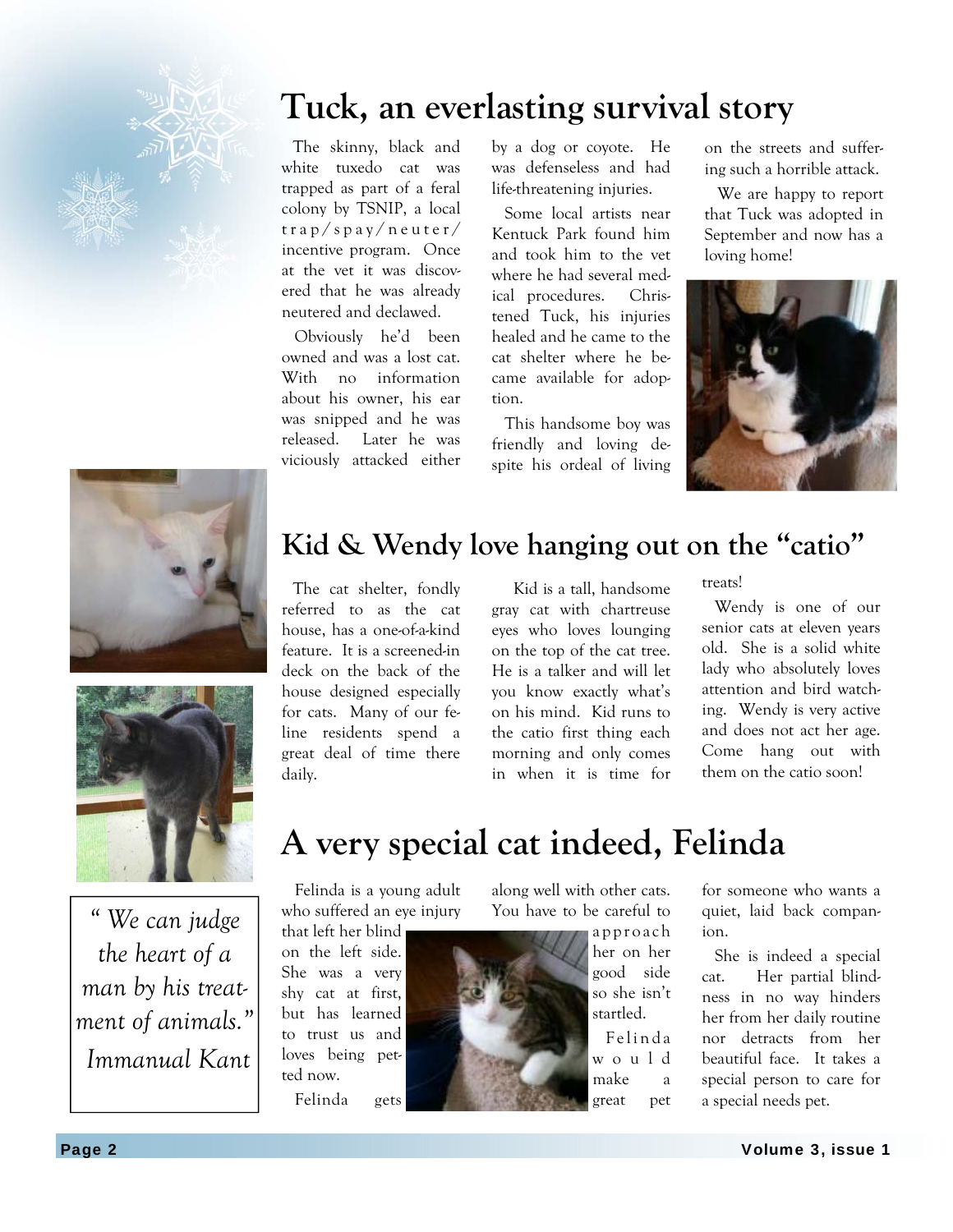# **Persistence paid off for Priscilla**

 Cute, scruffy Pricilla was pulled out of our local animal shelter over a year and a half ago. She was loaded with personality, but a little nippy since she was still a young dog. We couldn't understand why she had not been adopted. She was on our website and Petfinder.com, on our Facebook page, taken to adoption events– all



our usual ways of finding a home for the animals in our care. But still no luck. Finally, in

early summer the perfect family came along, instantly fell in love with Pricilla and adopted her. In the animal rescue world, persistence truly does pay off! We just love success stories. Don't you?

 If you'd like to adopt an animal from the HSWA complete the adoption application on our website.



## **Miss Dixie is a pretty Southern Belle**

 Laborador Retrievers are known for their high energy and Miss Dixie is no exception. She is a very friendly dog and would make a great family pet. Due to her large size (54 pounds) she would do best with older children.

 Dixie will require a fenced-in yard so she can run and play to get that energy out of her. Just remember that a tired dog is a good dog!

We don't know what

short tail, but she sure knows how to wag it! Labs are such wonderful dogs, loyal to their owner for life. How can you go wrong with that type of devotion?



happened to Dixie's **Pet Photo with Santa Claus** 

**December 1st & 3rd 4:30 until 7:30 p.m. & December 6th 1:00—5:00 at Pet Supplies Plus \$10.00 (one 4"X6" photo)** 

**Call 210-5528 for an appointment.** 

# **Gypsy will keep you on your toes**

 This striking dog is Gypsy, a two year old Dalmation/Terrier mix. She has a smooth white coat with black spots.

 Gypsy is a medium size, weighing 33

loving and good tempered. She does

p o u n d s , and is full g r o w n . She is a wonderful dog, very sweet, social, funhave some energy, but calms down very nicely.

 She would make a great walking/hiking/running companion! Gypsy loves to run and play with other dogs too. She should be fine with children ages 8 and up.